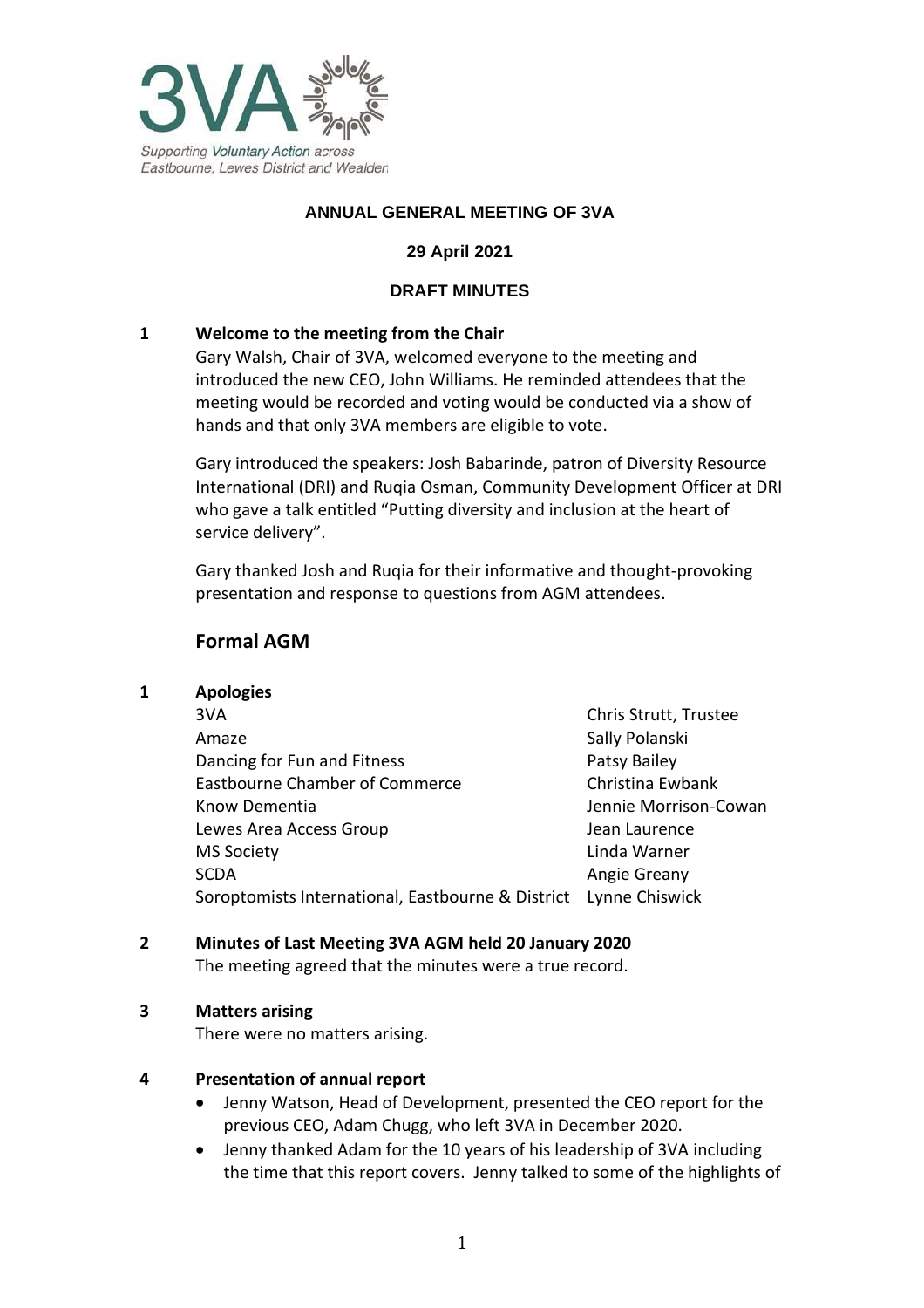

2019-20. These including projects to tackle loneliness and social isolation through intergenerational activities and at the start of the pandemic how many such groups rapidly switched their face to face services to support service users by phone.

- During 2019, there was a surge of interest in food and the environment, leading to the development of the Eastbourne Food Partnership which 3VA supported in helping the partnership to develop a constitution, set priorities and engage with local groups and partners.
- 3VA's training programme continued to expand and respond to changing needs and requests from groups. 3VA were able to support the youth voice in the sector through a secondment arrangement with ESCC Children's Services. This resulted in the development of a guide "Young People and Volunteering" which was presented at various networks and meetings and has been shared with Mid Sussex for their use. This work resulted in 3VA having a youth trustee on the board of, Indya, who has been effective at bringing the views of young people to our board.
- Jenny thanked the trustees for their support during the year and thanked those who had come to the AGM.

#### **5 Presentation of Accounts**

The annual accounts for the year ending  $31<sup>st</sup>$  March 2020 were presented by Alan Stevens, 3VA's Finance Manager. Alan noted that none of the expenditure and income relating to the pandemic was reflected in these accounts.

The accounts have been independently audited by Knill James. During the year we had an increase in our unrestricted reserves of £16,732 and a decrease in restricted of £7,762. Overall surplus of income over expenditure was £8,970. At the year end, our unrestricted free reserves stood at £155,047 our designated reserves £121,024.

Our total unrestricted funds were therefore £276,071. Our restricted funds were £103,150 meaning we have net assets of £379,186. This was a year of consolidation and building up our reserves and designated reserves. The difference of income over expenditure was £8,970 and fund balances £379,186.

The Accounts and the Annual Report were both formally adopted by the members.

#### **6 Appointments of Auditors**

Members approved the appointment of Knill James for the coming year.